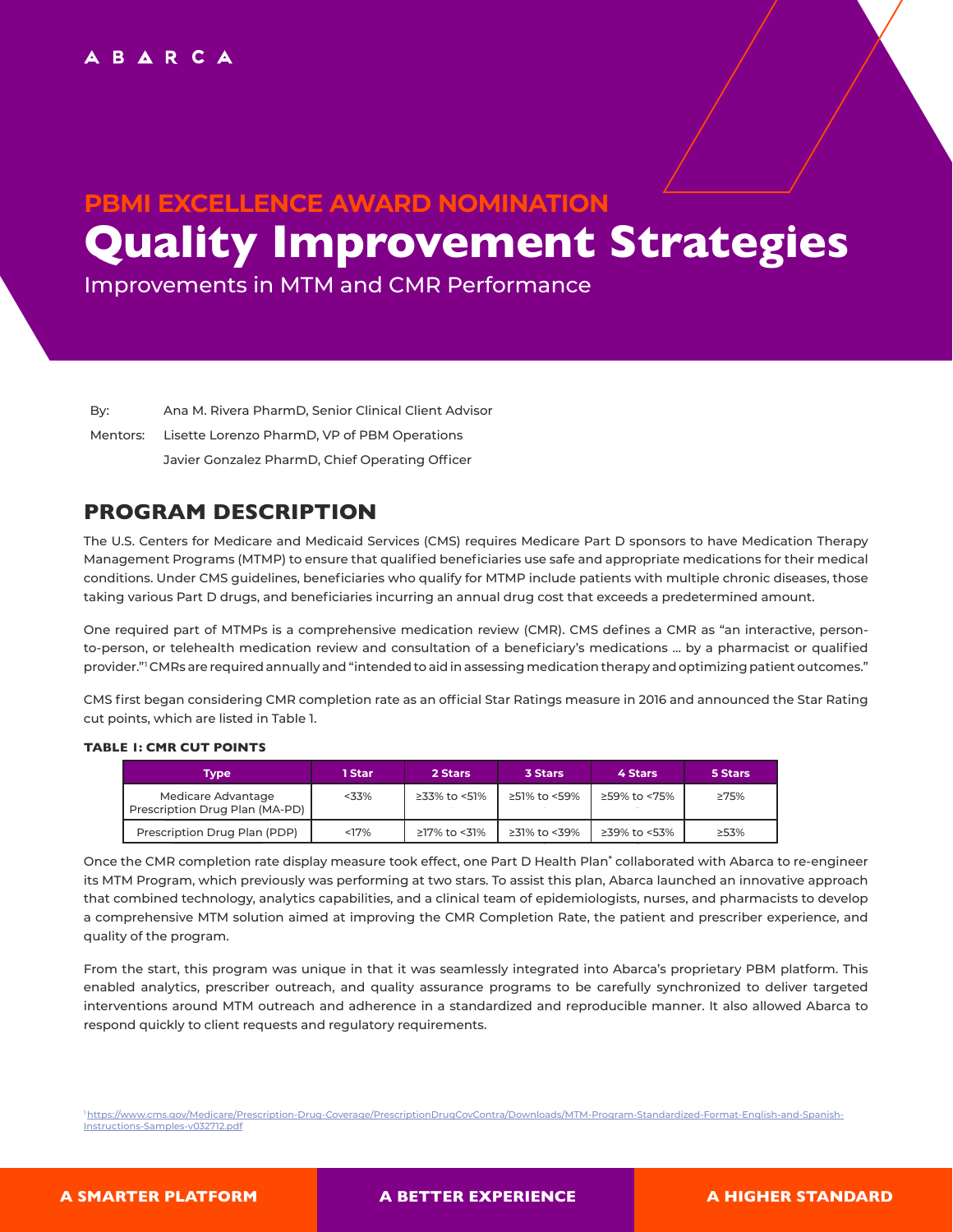The initiative included the following components:

- 1. An integrated MTM module which connected medical conditions, clinical notes, and drug utilization data in one platform;
- An intuitive business intelligence dashboard to facilitate the analysis of data in real-time to drive meaningful interventions 2. around adherence and MTM outreach;
- A prescriber outreach initiative for those beneficiaries that had not been able to be contacted and had not opted out of 3. the program; and
- A collaborative quality improvement process to optimize and standardize the MTM experience for beneficiaries. 4.

Abarca's approach to improving the CMR quality and completion rate focused on three major components:

- 1. Review of medications, including prescription and over-the-counter (OTC) medications, herbal therapies, and dietary supplements. This interview was conducted with the beneficiary;
- Interactive intervention and consultation with MTMP beneficiaries and, where appropriate, with prescribers; and 2.
- 3. Improving engagement and condition awareness with beneficiaries by providing them with written take-away recommendations, monitoring, education, or self-managed care.

During this assessment, the pharmacist or qualified personnel identified medication-related problems and provided a summary of their findings with recommendations to the beneficiary and prescribing physician(s).

## **ACHIEVED OUTCOMES**

In less than two years, the new MTM Program allowed Abarca and the Part D Health Plan to improve the CMR display measure from three stars to five stars. The Plan reached CMR completion rates of 84% and 88% for both plans in 2016. These results contributed to helping the plan achieve an overall 5-star rating from CMS for Part-D.

| <b>Contract</b>  | Year | <b>MTM Program</b><br><b>Completion</b><br><b>Rate for CMR</b> | <b>CMR Star</b><br><b>Ratings</b> |
|------------------|------|----------------------------------------------------------------|-----------------------------------|
| HP01             | 2015 | 57.1%                                                          |                                   |
| HP <sub>02</sub> | 2015 | 53.8%                                                          |                                   |
| HP01             | 2016 | 84%                                                            | 5                                 |
| HP <sub>02</sub> | 2016 | 89%                                                            |                                   |

## **LESSONS LEARNED**

Abarca learned many lessons along the way and has used that knowledge to improve the program and CMR completion rates. The following are the top five noteworthy lessons learned:

- 1. Integrated MTM platforms connecting medical, clinical notes, and drug utilization data allow for a better clinical user experience. This also enables better reporting capabilities, which improves the allocation of clinical resources.
- Prescriber outreach has improved MTM CMR completion rates and member's satisfaction with the MTM program. 2.
- 3. Improved analytics can significantly improve MTM program efficiency and effectiveness.
- Continuous quality assurance training of the MTM clinical teams improves outcomes. 4.
- 5. Coordination of care among plan, prescriber, and PBM outcomes.

This quality improvement initiative and program may be used as a model of care for other clinical interventions related to URAC, HEDIS, stars, and quality measures.